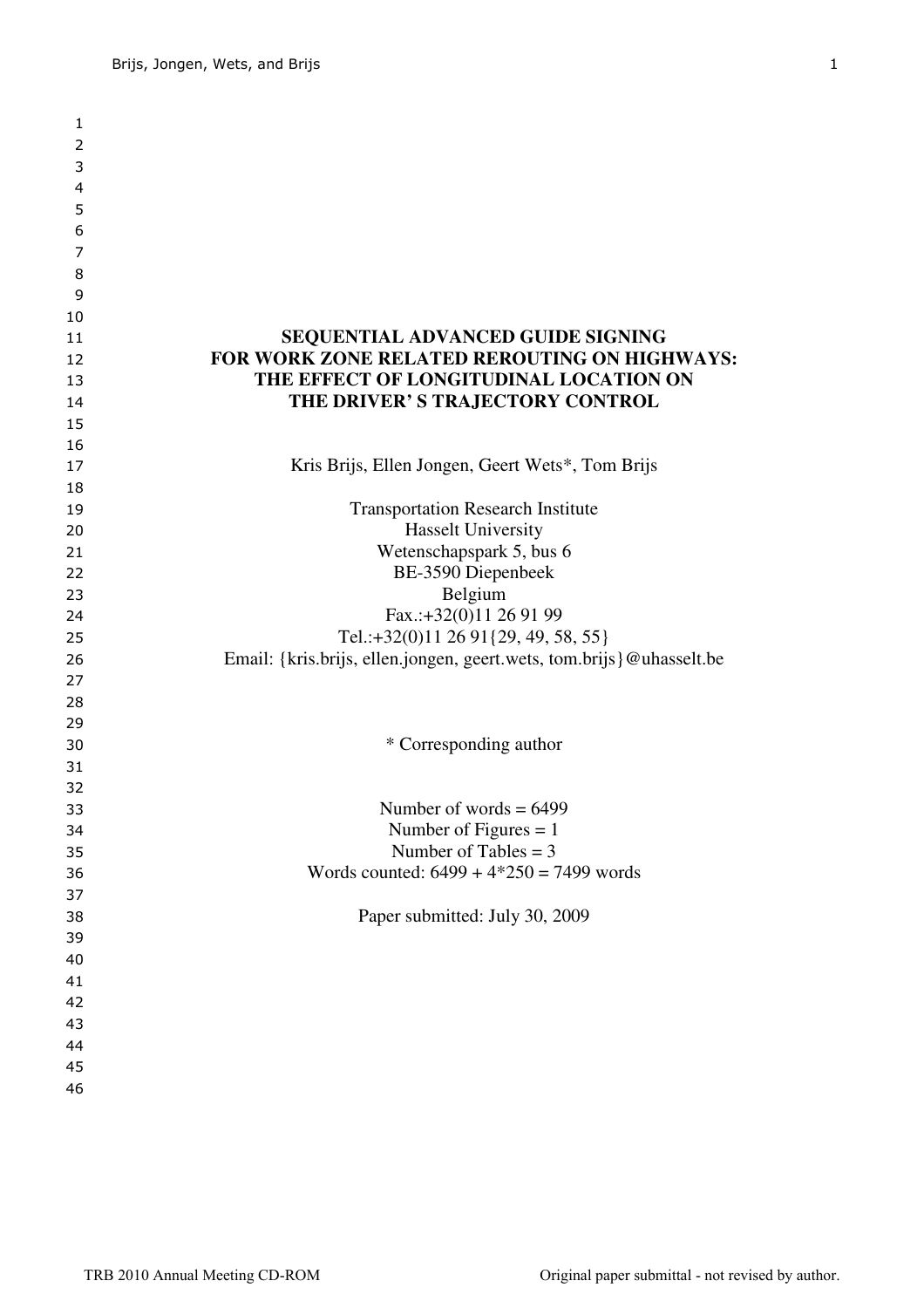**ABSTRACT** 

This study examined the effects of a sequenced triple (i.e., announcement, instruction, marker) sign configuration for advanced guidance in a work zone related rerouting scenario on longitudinal and lateral driver control. The longitudinal distance of only the second (instruction) sign varied (i.e., 500m vs. 1000m vs. 1500m before the target exit) whereas it was held constant for the first (announcement) sign (i.e., 2000m before the exit) and the third (marker) sign (i.e., 50m before the exit). It was expected that the second sign would affect driver's longitudinal and lateral vehicle control and that the effect would be dependent on the sign's longitudinal location. 30 subjects completed a 14km test-drive on a driving simulator with three exits to be taken.

Following our expectations, the second sign had an effect on longitudinal (i.e., mean speed and SD for acceleration/deceleration) as well as lateral (i.e., number of lane switches to the right) driver behavior. Furthermore, this effect depended on the longitudinal location of the second (instruction) sign. From a comparison of the three locations it was concluded that placing the second sign at 1000 meters from the exit was the most preferable option in terms of traffic safety and flow.

- 
- 
- 
- 
- 
- 
- 
- 
- 

- 
- 
- 
- 
- 
- 
- 
- 
- 
- 
- 
- 
- 
- 
-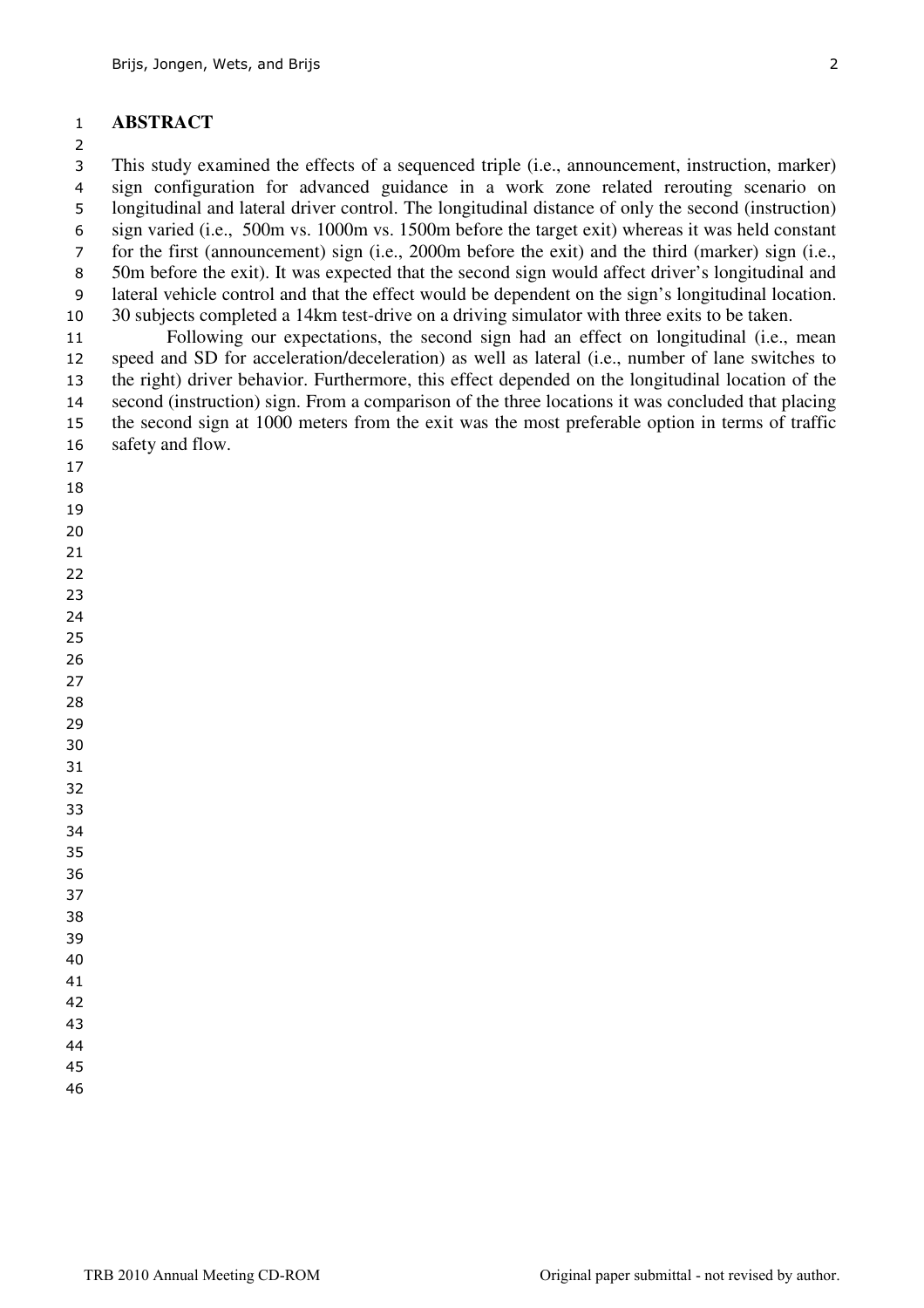#### **1 BACKGROUND**

Work zone related crashes on highways are a major issue in terms of road safety management. It has been argued that this is largely due to the interference of work zones with normal traffic flow. More specifically, work zones imply temporarily modified and complex road geometry (i.e., multiple splits, closed off driving lanes, etc.) with small warning times (*1*), and this induces both abrupt speed alterations and last moment movement decisions, reducing the likelihood of a smooth and stable shift of traffic, which results in an increased risk for rear-end and sidesweep crashes (*2*).

This explains why improving safety and operational efficiency of traffic flows at work zones still is one of the major challenges in traffic engineering*.* One way of dealing with safety at highway construction zones is to have road users simply navigate around them *(3).* This particular form of incident management is referred to as *rerouting* and diverts drivers from the primary route onto a secondary street network and then back to the original route. The primary advantages of this system are the avoidance of a potentially direct conflict between construction zone workers and motorists as well as a lowered congestion risk with drivers being caught in upstream traffic jams on the primary route.

In a highway context, accessing the alternate route means having to take a right-lane exit while driving on a single direction multilane road with the outer right lane serving as a drive through for traffic that is not to be rerouted and therefore continues its normal trajectory *(4, 5*).

In order for drivers to optimize their decision making and actions, it is essential that they are aware of the diversion route on time *(6).* The basic theoretical assumption behind the principle of advanced warnings is that they *prepare* the driver and thereby maximize the chance of appropriate actions being undertaken under dangerous and/or unexpected circumstances *(7).*

By contrast, late recognition of the exit lane makes drivers execute risky weaving maneuvers to enter the desired lane *(8),* and motorists waiting until the last moment to change lanes may create a bottleneck and thereby reduce a smooth shift of traffic. Finally, if there isn't enough time to make a move, drivers must continue in the same travel direction until they have the opportunity to turn around which will cause an increase in both emissions and traffic volume in the opposite direction *(9).*

For the above problems to be avoided, additional advanced guidance information is essential *(10*)*.* The safety effects of advanced warning devices have been demonstrated before *(11*). In general, they induce speed reduction and earlier lane change which avoids sudden stops and erratic or last-minute maneuvers.

Although rerouting has become a popular practice throughout various regions in Europe as well as the U.S., many European countries have developed their own signing system since there is no uniform set of regulations or guidelines to be followed. As a result, different signing approaches co-exist without really knowing what might be considered as best practice. The system of advanced guide signing that will be evaluated in this study is currently in use on the Flemish road network, which is among the most dense and intensively occupied networks throughout Europe.

The basic principles behind the Flemish approach have been outlined by a workgroup of specialists in traffic safety and engineering *(12).* The signing system they worked out is implemented more specifically for cases where highway traffic is to be rerouted due to the occurrence of a planned incident, such as road construction and maintenance works, or when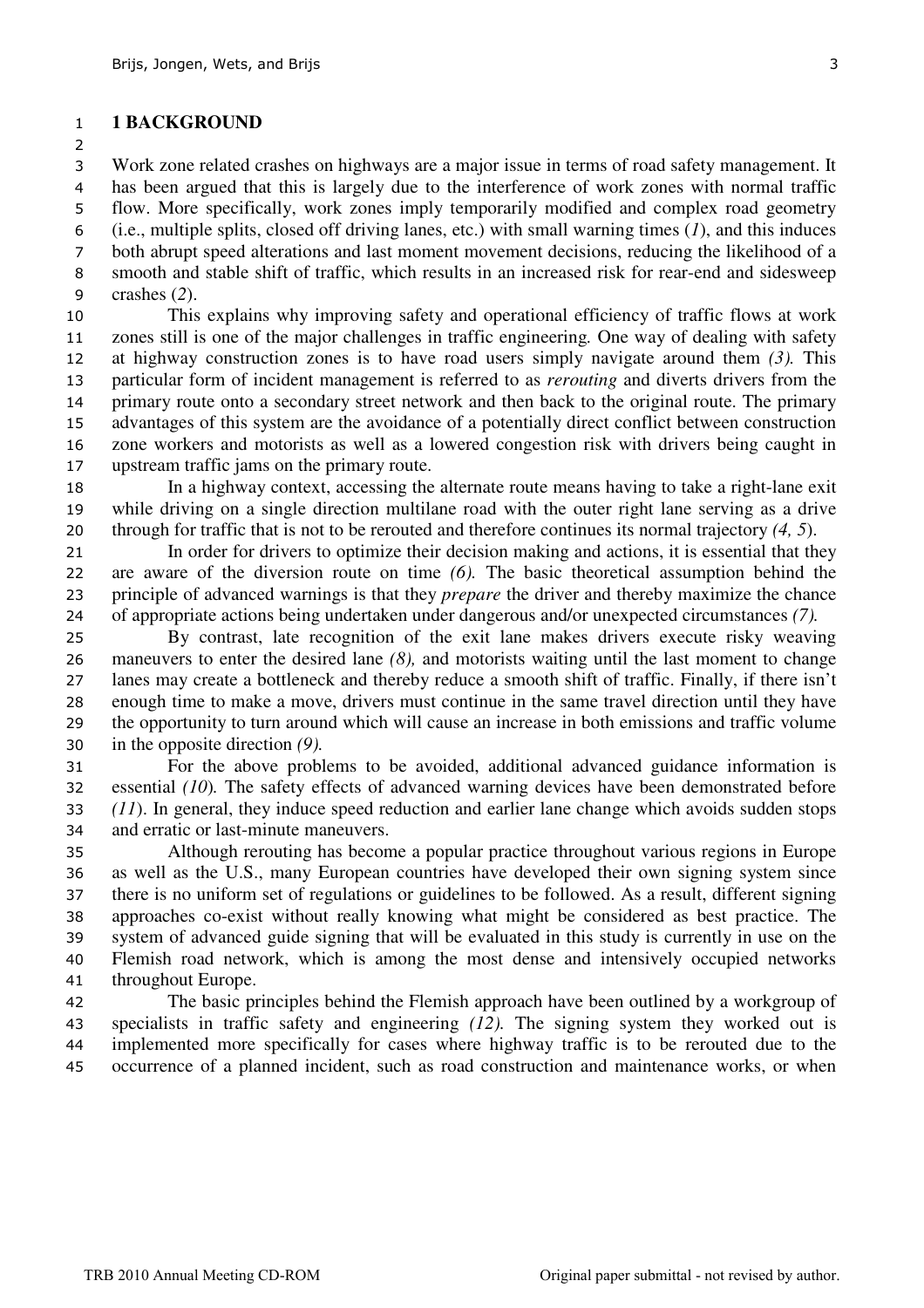highway traffic is to be guided towards big local events such as music festivals, pop concerts or sport manifestations.

More in detail, highway rerouting in Flanders is based on the principle of *advanced* guide signing with the exit leading to the diversion route being preceded by a sequence of three different signs. Each of these three signs serves a different purpose, i.e., announcing, instructing and marking, and the alternate route itself is represented by a predetermined code letter. Figure 1 visualizes these signs more in detail.

- 
- 



 

**FIGURE 1 Work zone related rerouting signs: (***a***) first (announcement) sign, size 4m by 4m, (***b***) second (instruction) sign, size 4m by 4m, and (***c***) third (marker) sign, size 1,6 by 1,7m.** 

Figure 1*a* pictures an example of the so-called *announcement* sign which indicates how motorists cannot access highway E314 towards Diest by means of the usual exit, due to road works. Instead, they have to take another exit and follow an alternate route towards the E314 (represented from here on by the code letter F). This sign is located the furthest away from the exit to be taken and therefore is the sign first met by the concerned drivers. Throughout the remainder of the paper, it will be referred to as *sign 1*.

Figure 1*b* represents an example of the *instruction* sign. This sign follows the previous one and its message varies in function of what the precise reference situation is like. The context this example refers to is one where the exit to be taken normally in order to reach the desired destination is blocked due to construction works. Therefore, concerned drivers will have to leave the highway earlier in order to avoid they will have to turn around. As can be seen, the major difference with the previous sign is that it gives specific instructions to the drivers as to how (i.e., by means of the first upcoming right-lane exit) and when (i.e., within 1500m) they will be urged to leave the current route (i.e., the E313) in order to access the diversion route which is indicated by the code letter F and leads towards the E314 that brings them to the target destination (i.e., Diest). From now on, this sign will be referred to as *sign 2*.

Figure 1*c* illustrates the third *marker* sign which indicates the exit that provides access to the diversion route and is located near to it. As can be seen, its message is limited to the code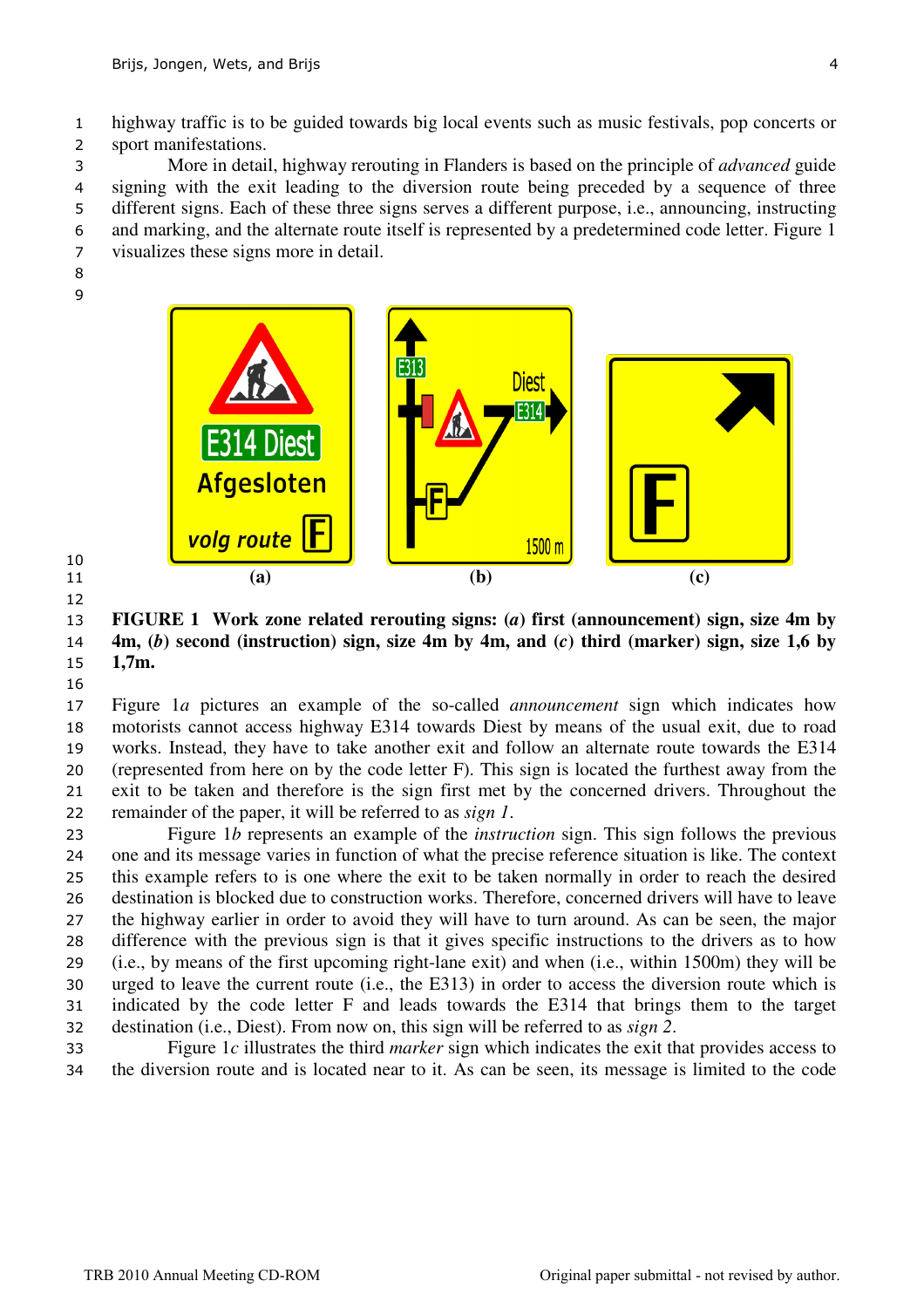letter of the alternate route (in this example, code letter F) and an arrow urging drivers to take the right exit. From hereon, this sign will be referred to as *sign 3*.

### **2 PROBLEM STATEMENT**

Interestingly, the instructions formulated by the responsible workgroup serve only as practical guidelines instead of strictly regulating how the signing of highway rerouting should be executed. Although the design of the signs (i.e., background color, size, etc.) as well as the messaging (i.e., symbols, style, font, etc.) are clearly highlighted, there is no exact information on the longitudinal location of the signs (i.e., the distance separating the signs from the exit). While the instructions for sign 1 (i.e., sign 1 should appear at least at about 2000m ahead of the target exit) and sign 3 (i.e., sign 3 should be located at about 50 to 100m ahead of the exit) are neither compulsory, nor very precise, for sign 2, it is fully up to practitioners to decide on where it should be located. In addition to that, the efficiency of the longitudinal locations mentioned has not been empirically tested yet. In our opinion, this is problematic for two reasons:

Firstly, prior research suggests that the efficiency of advanced diagrammatic guide signing is indeed determined by its longitudinal location. In their study on guide signs for two-lane exits with an option lane, Upchurch et al. *(5)* concluded that longitudinal location of the lane designation signs with respect to the gore was very important. More precise and evidence-based instructions on where to locate the different signs is therefore highly recommended.

Secondly, and even more important, the lack of instruction on the longitudinal location of the second (instruction) sign is a serious shortcoming because, within the triple sign sequence, this is the one that urges drivers to make the appropriate adjustments and informs them on when and how they would best do so. All together, this makes the Flemish approach towards diagrammatic advanced guide signing for highway rerouting a relevant study case.

#### **3 OBJECTIVES**

This paper aims contributing to the existing literature on rerouting in three different manners. Firstly, by means of the situational context selected. We study the effect of advanced diagrammatic guide signing in a rerouting scenario with drivers urged to take a right-lane exit on a two-lane highway with the right lane serving as a drive through option. To the best of our knowledge, the principle of rerouting within a context alike has not yet been examined before. Notwithstanding, the potential danger in terms of safety and flow for situations such as these is substantial. The main problem resides in the likelihood of two vehicles on the left and right lane respectively, vying for a single lane while approaching the exit, creating turbulence in the traffic stream. Besides that, there is a potential collision danger for vehicles using the right lane as a drive through on the one hand and motorists trying to vacate the left lane in order to take the exit on the other.

Secondly, by simultaneously analyzing both the longitudinal and the lateral dimension of the driver's so-called *trajectory control*. Trajectory control is a concept proposed by Rosey et al. *(13)* referring to how motorists manage vehicle movements while driving. The authors explain how vehicle maneuvering can be problematic both longitudinally and laterally (i.e., phenomena referred to as *shockwaving* and *wandering out*). In their opinion, studies where the two dimensions have been investigated together are rather exceptional. This is unfortunate since information on a combination of both dimensions of driving performance would improve our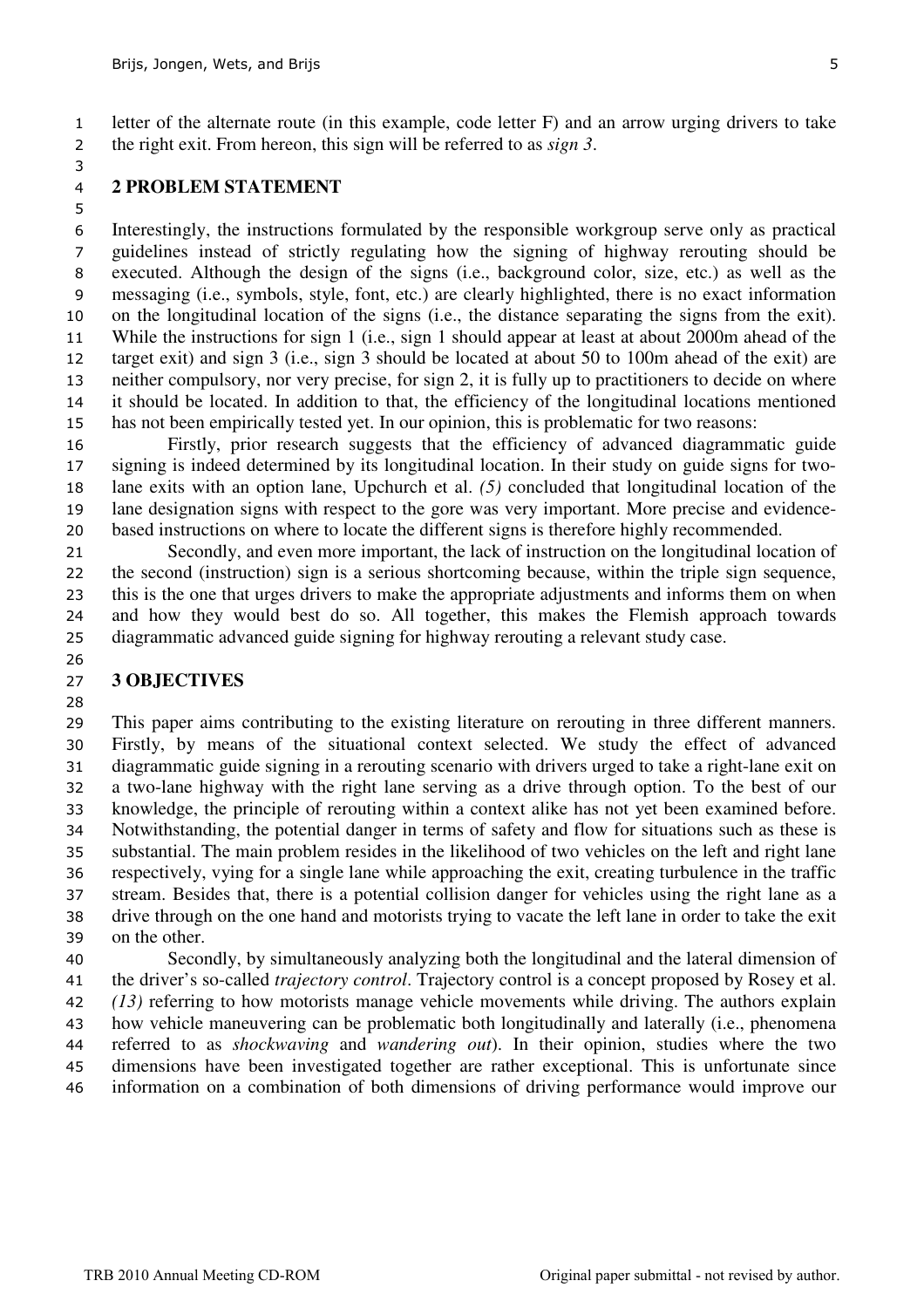understanding of the problem situation at hand and upgrade the quality of advice offered to policy makers.

Thirdly, by studying the efficiency of diagrammatic guide signing in function of the signs' longitudinal location. Apart from a few exceptions *(4, 14*, *15*), there has not been a systematic evaluation of its effect on driving behavior yet.

## **4 RESEARCH QUESTIONS**

Turning to the precise research questions addressed by this paper, we retake the accent is on the role of the signing's longitudinal location as a determinant of drivers' lateral and longitudinal trajectory control. The approach for advanced signing under study here consists of three consecutive signs of which the second sign is the key-stimulus in terms of changing the driver's behavior.

Therefore, we will manipulate the longitudinal location of this sign in particular with the locations of the other two signs held constant and in line with the existing guidelines (more details on the sign configuration can be found under the methodological section). In terms of data analysis, we will look at effects generated by the first and second sign only, because, contrary to the third (marker) sign which serves as an indication of the target exit, the first two are the ones that really have to *prepare* the drivers for the upcoming situation. Accordingly, we formulate our research questions as follows:

1. Do the first and the second reroute sign affect driving behavior as reflected by a pre-post difference of longitudinal and lateral control?

2. Does the effect of the second sign vary in function of its instruction regarding the distance before reaching the exit?

26 3. At which locations along the ride does driving behavior differ depending on the instruction on the second sign, as reflected by differences between three conditions?

# **5 METHODOLOGY**

# **5.1 Participants**

Thirty-three volunteers participated in the study. All gave informed consent. Three participants were excluded; one discontinued the experiment due to simulator sickness, and two did not follow the instructions of taking the reroute-exits (see below). Thus, 30 participants (ages 18-63, mean age 35, 12 female) remained in the sample. All had (corrected to) normal vision.

# **5.2 Driving Simulator**

The experiment was conducted on a high-fidelity driving simulator (STISIM M400; Systems Technology Incorporated). It is a fixed-based (drivers do not get kinesthetic feedback) driving simulator with a force-feedback steering wheel, brake pedal, and accelerator. The simulation includes vehicle dynamics, visual and auditory feedback and a performance measurement system. The visual virtual environment was presented on a large 180˚ field of view seamless curved screen, with rear view and side-view mirror images. The sounds of traffic in the environment and of the participant's car were presented. The projection screen offered a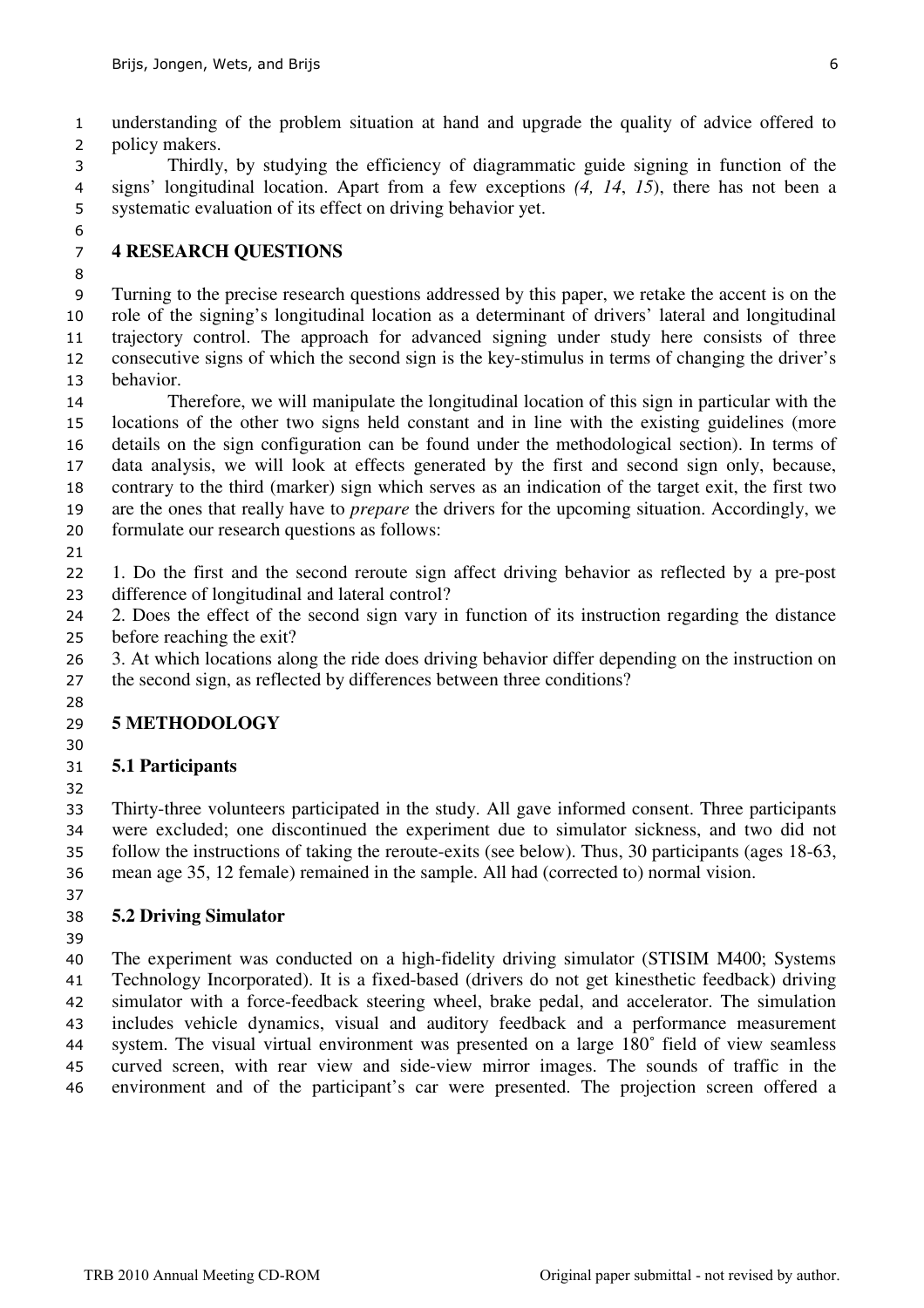resolution of 1024 × 768 pixels on each screen and a 60 Hz refresh rate. Data were collected at frame rate.

#### **5.3 Sign configuration**

As already indicated, re-routing was done by use of three successive signs. The first (announcement) and the third (marker) sign were placed at fixed distances from the exit, following the aforementioned guidelines: the announcement sign was presented 2 km before the exit, and the marker sign was presented 50 meters before the exit. Placement of the second (instruction) sign was the variable of interest in the present study and varied depending on condition: it was placed at 500 (5-condition), 1000 (10-condition), or 1500 (15-condition) meters before the exit. Only the second sign varied in placement regarding the distance between the sign and the exit. There were three conditions, one for each zone, as the distance was.

#### **5.4 Scenarios**

All scenarios were motorway-scenarios (straight road and curves) with a speed limit of 120 kph, consisting of two lanes (presented on the left-side of the screen) used by traffic coming from the opposite direction, and two lanes (presented on the right) in the direction of travel. These were separated by a median strip of green. Each lane had a width of 3.5 meters, and the median strip had a width of 7 meters. There was a light volume of surrounding traffic, based on existing traffic-counting on a highway in the neighborhood of where testing took place. When the driver was driving on the right lane, in the left lane occasional vehicles traveling at 120 kph 24 (automobiles) or  $\pm 100$  kph (trucks) passed the driver.

The main session was divided in a practice session and an experimental session. The practice session consisted of two scenarios. First, a short and sober scenario (2.1 km, 4 minutes) without any curves, signs, and other road users was presented to acquaint drivers with the experience of driving in a simulator, and to get used to the mock-up before participation in the experimental session. Then a longer practice scenario (14 km, 15 minutes) was presented that was similar to the scenarios in the experimental session and served to acquaint drivers with this specific type of scenario.

The experimental session was 13.5 km in length, consisting of 3 zones of 4.5 km in length. In each of the 3 zones, a traffic diversion was presented, and each zone corresponded to one of the three conditions. Every subject thus participated in each of the three conditions, and order was counterbalanced between-subjects.

During the practice session and the experimental session, drivers were free to change lane, and instructed to drive as they would normally do, following all traffic regulations. In addition they were informed about the re-routing and the signs that were used to indicate rerouting in the scenarios. They were instructed to read and follow the signs and to take the exits that belonged to each of the three traffic diversions. To ensure that participants were aware of re-routing, only drivers that took each of the three exits were included in the analyses.

#### **5.5 Data collection and analysis**

Driver performance measures of longitudinal control and lateral control were collected. Longitudinal control was measured by driving speed, its standard deviation (SD), longitudinal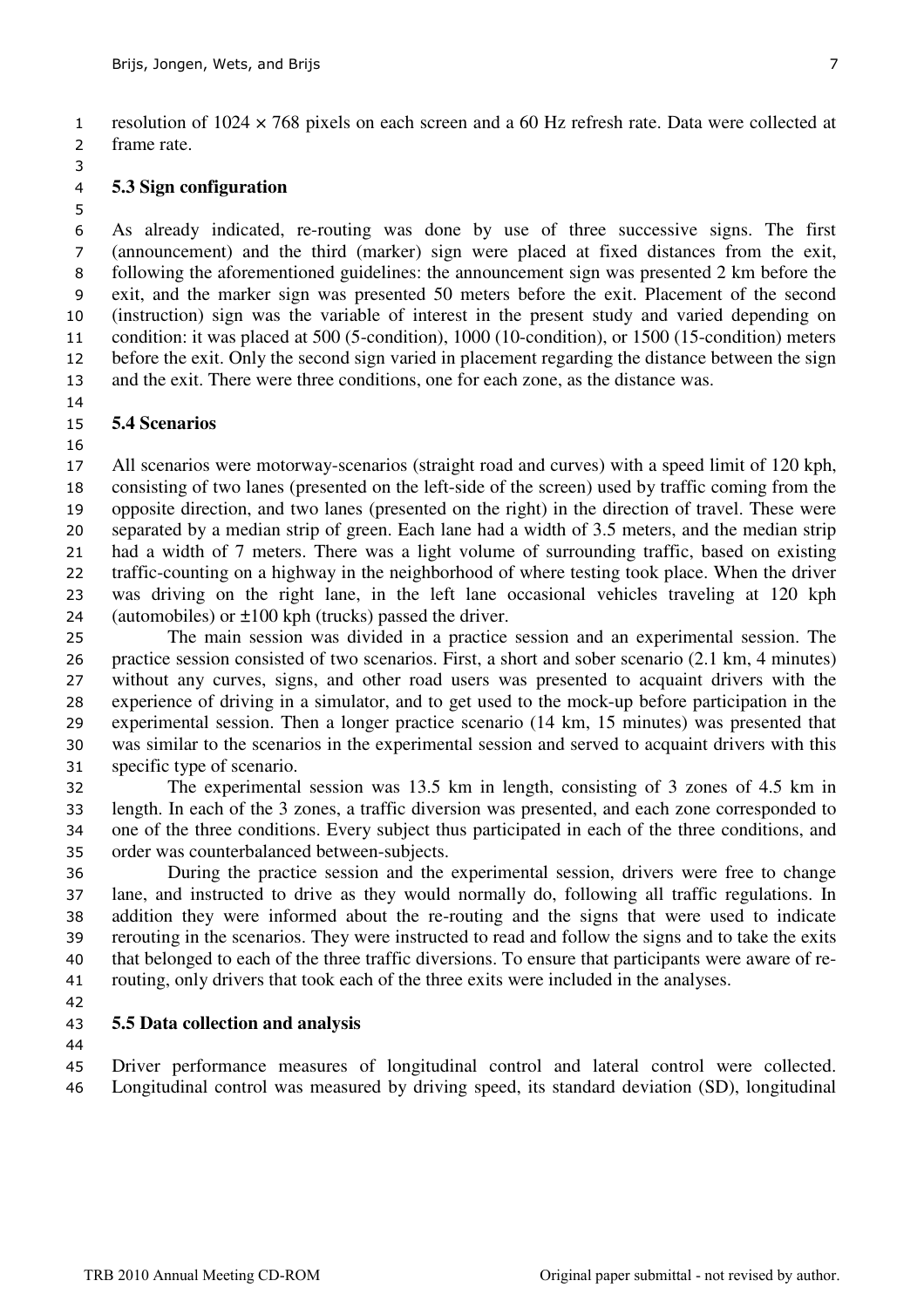acceleration/deceleration, and its SD. Lateral control was measured by the number of lane switches and the time spent on the left/right lane. In addition, the position at which drivers made the last lane switch to the right lane was calculated for each of the three conditions to determine if the distance between this point and the exit varied in function of condition.

Data were collected during the experimental session in each of the three 4.5 km condition zones. The first 2 km served as 'filler' pieces, ensuring that drivers were immersed into driving before the first re-route sign was approached. The following 2.5 km in each zone, from 500 meters before the first sign until the end of the zone where the exit was presented was divided into ten 250-meter segments of interest. Longitudinal and lateral measures were averaged for these segments.

To determine the effect of the first and the second reroute sign on driving behavior, and test if the effect of the second sign varies in function of condition (research question 1), mean values of the longitudinal and lateral measures in the 250-meter segment before and after these signs were entered in an analysis with within-subjects factors Condition (3: 5-condition, 10- condition, 15-condition) and Pre-Post measurement (2: Pre-250-meter segment, Post-250- segment). Longitudinal measures were analyzed in an ANOVA, and lateral measures were analyzed in a non-parametric Kendall's test (main effect Condition, interaction Condition × Pre-Post measurement), and a non-parametric Wilcoxon's test (main effect Pre-Post measurement). In case of a significant main effect of Condition, post-hoc tests were carried out to test for differences between Condition pairs. In case of an interaction between Condition and Pre-Post measurement, post-hoc tests were carried out to test for a main Pre-Post measurement effect within each Condition, and to test for a main Condition effect at Pre-measurement and Post-measurement.

To determine at which locations along the ride driving behavior differed depending on the instruction on the second sign (research question 2), mean values of the longitudinal and lateral measures for each of the ten 250-meter segments were entered in an analysis with within-subjects factor Condition (3: 5-condition, 10-condition, 15-condition). Longitudinal measures were analyzed in an ANOVA, and lateral measures were analyzed in a non-parametric Kendall's test. In case of a main effect of Condition, post-hoc tests were carried out to test for differences between Condition pairs.

A square-root transformation was applied to the SD of speed and the SD of longitudinal acceleration/deceleration to correct for deviations of normality. For all analyses, P-value was set at 0.05. ANOVA's were corrected for deviations from sphericity (Greenhouse-Geisser epsilon correction). The corrected F- and probability values and the uncorrected degrees of freedom are reported.

### **6 RESULTS**

This section is supported by three different tables. Table 1 displays a summary of statistical test results for longitudinal and lateral control measurements in response to the first and the second reroute sign. Table 2 gives a summary of statistical results for tests of Condition differences on longitudinal and lateral control measurements along the ride, for segments of 250 meters. Table 3 displays means for each of the longitudinal and lateral control measurements along the ride.

- 
- 
-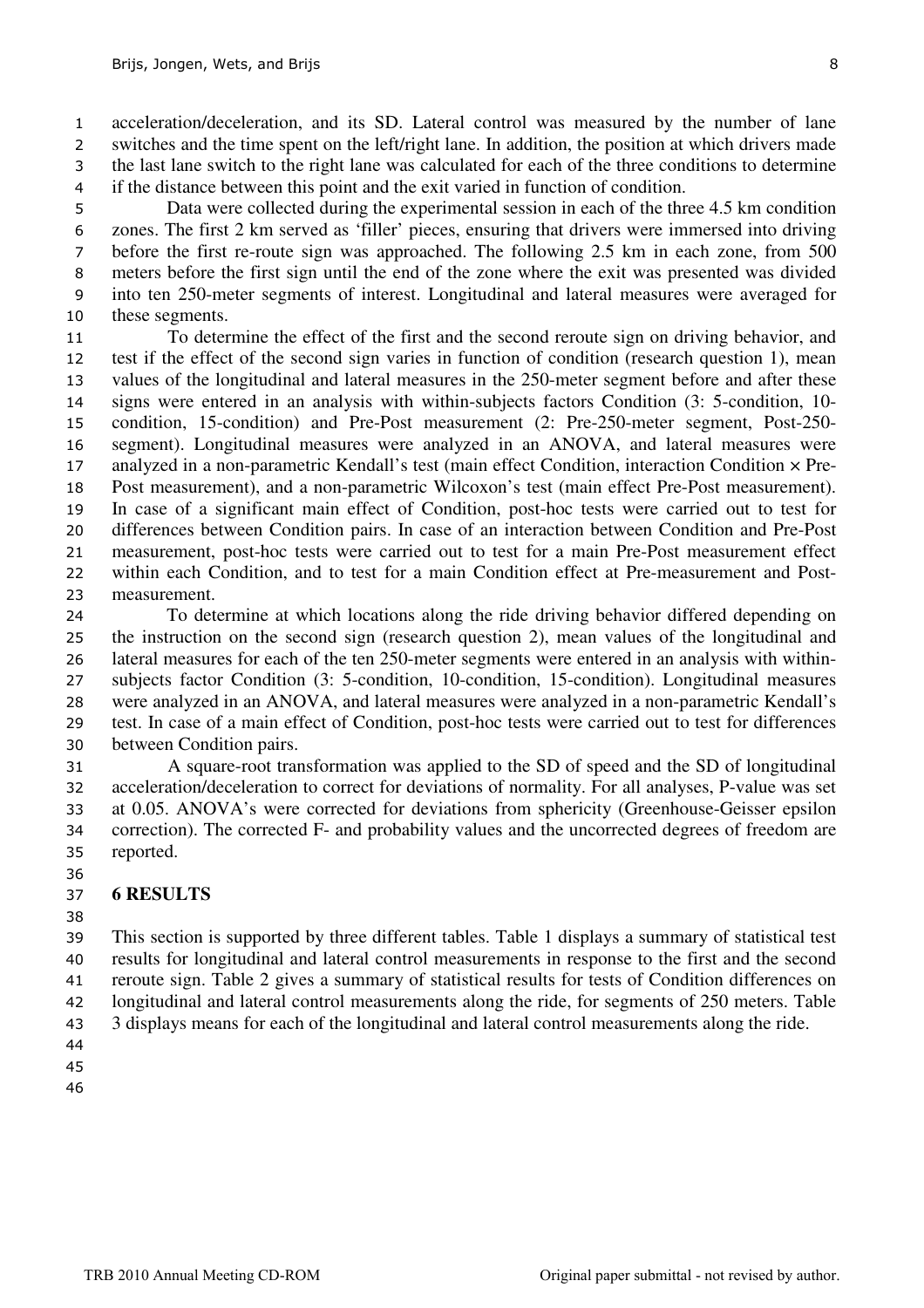## 3 **TABLE 1 Statistical Test Results for Longitudinal and Lateral Control Measurements in**  4 **Response to the First and the Second Reroute Sign**

|                                  | Sign 1            |              | Sign 2            |           |  |  |  |
|----------------------------------|-------------------|--------------|-------------------|-----------|--|--|--|
| <b>Longitudinal Control</b>      |                   |              |                   |           |  |  |  |
|                                  | F                 | $\mathbf{p}$ | F                 | ${\bf P}$ |  |  |  |
| <b>Speed</b>                     |                   |              |                   |           |  |  |  |
| Condition                        | F(2, 58) < 1      | .44          | $F(2,58) = 1.4$   | .25       |  |  |  |
| Pre-post                         | F(1, 29) < 1      | .58          | $F(1, 29) = 8.8$  | .006      |  |  |  |
| Condition $\times$ Pre-post      | $F(2, 58) = 1.7$  | .20          | $F(2, 58) = 2.8$  | .07       |  |  |  |
|                                  |                   |              |                   |           |  |  |  |
| <b>SD</b> Speed                  |                   |              |                   |           |  |  |  |
| Condition                        | F(2, 58) < 1      | .87          | F(2, 58) < 1      | .64       |  |  |  |
| Pre-post                         | F(1, 29) < 1      | .83          | F(1, 29) < 1      | .37       |  |  |  |
| Condition $\times$ Pre-post      | F(2, 58) < 1      | .70          | F(2, 58) < 1      | .67       |  |  |  |
| <b>Longitudinal Acceleration</b> |                   |              |                   |           |  |  |  |
| Condition                        | $F(2,58) = 1.6$   | .22          | $F(2,58) = 2.7$   | .08       |  |  |  |
| Pre-post                         | $F(1, 29) = 25.4$ | < .0005      | $F(1, 29) = 10.3$ | .003      |  |  |  |
| Condition $\times$ Pre-post      | F(2, 58) < 1      | .83          | $F(2, 58) = 1.4$  | .26       |  |  |  |
|                                  |                   |              |                   |           |  |  |  |
| <b>SD Longitudinal</b>           |                   |              |                   |           |  |  |  |
| <b>Acceleration</b>              |                   |              |                   |           |  |  |  |
| Condition                        | F(2,58) < 1       | .55          | F(2,58) < 1       | .82       |  |  |  |
| Pre-post                         | F(1, 29) < 1      | .88          | F(1, 29) < 1      | .74       |  |  |  |
| Condition $\times$ Pre-post      | F(2, 58) < 1      | .72          | $F(2, 58) = 3.1$  | .05       |  |  |  |
|                                  |                   |              |                   |           |  |  |  |
| <b>Lateral Control</b>           |                   |              |                   |           |  |  |  |
|                                  | Kendall's W/      | $\mathbf{p}$ | Kendall's W/      | ${\bf P}$ |  |  |  |
|                                  | Wilcoxon's Z      |              | Wilcoxon's Z      |           |  |  |  |
| <b>Lane switches</b>             |                   |              |                   |           |  |  |  |
| Condition                        | $W = .07$         | .138         | $W = .05$         | .22       |  |  |  |
| Pre-post                         | $Z = -1.726$      | .08          | $Z = -2.5$        | .01       |  |  |  |
| Condition $\times$ Pre-post      | $W = .041$        | .29          | $W = .009$        | .76       |  |  |  |
|                                  |                   |              |                   |           |  |  |  |
| Time on left lane                |                   |              |                   |           |  |  |  |
| Condition                        | $W = .065$        | .14          | $W = .03$         | .41       |  |  |  |
| Pre-post                         | $Z = -0.022$      | .98          | $Z = -3.1$        | .002      |  |  |  |
| Condition $\times$ Pre-post      | $W = .020$        | .55          | $W = .003$        | .90       |  |  |  |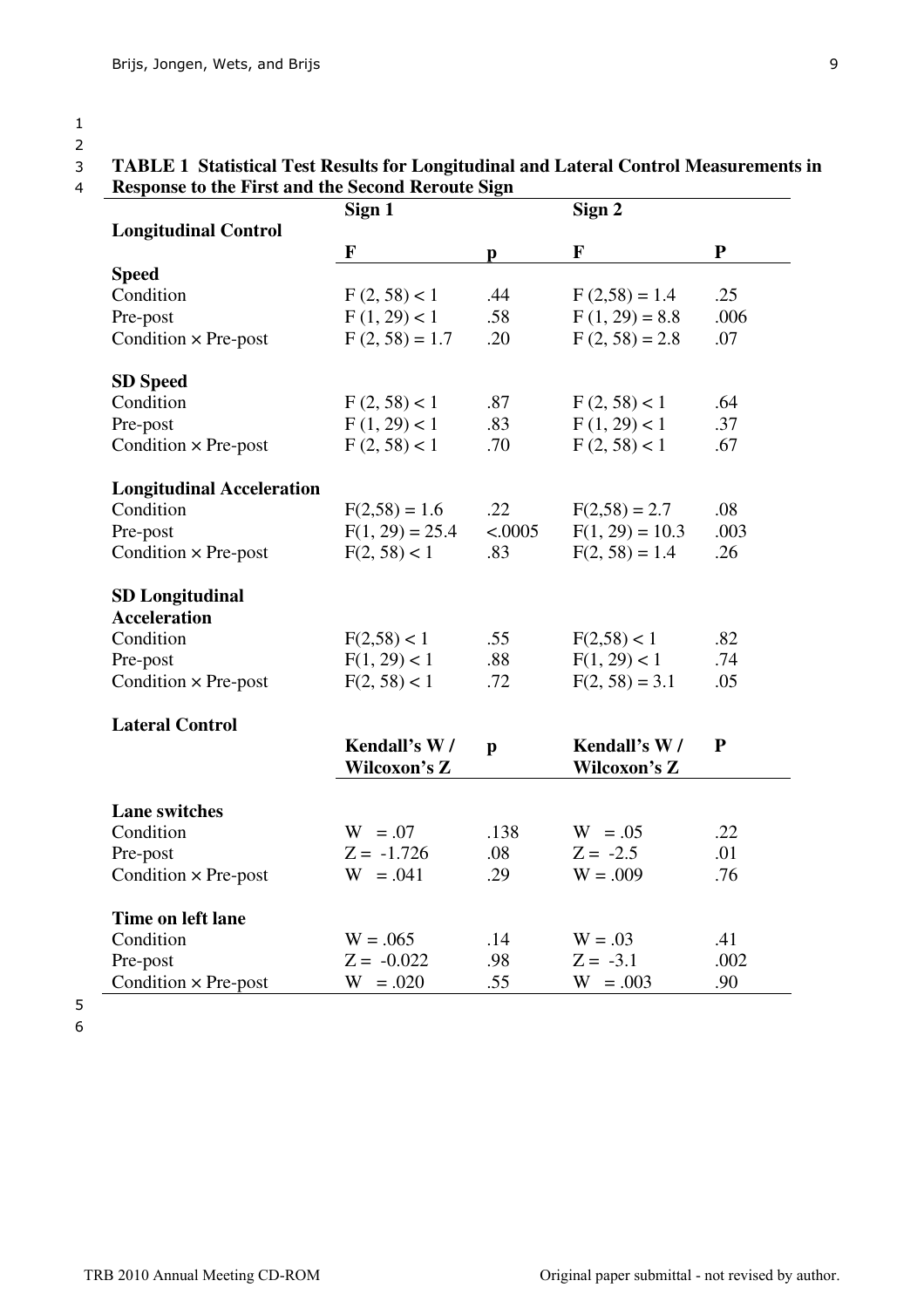|          |           |              | <b>Lateral Control</b> |                 |         |                                    |                   |                        |         |                   |       |
|----------|-----------|--------------|------------------------|-----------------|---------|------------------------------------|-------------------|------------------------|---------|-------------------|-------|
|          |           | <b>Speed</b> |                        | <b>SD</b> Speed |         | <b>Acceleration</b>                |                   | <b>SD</b> Acceleration |         | Time on left lane |       |
| Distance | Effect    | F/t          | $p-$                   | F/t             | $p-$    | $\overline{F}/t$                   | $p-$              | F/t                    | $p-$    | Kendall's W/      | $p-$  |
| to exit  |           |              | value                  |                 | value   |                                    | value             |                        | value   | Wilcoxon's Z      | value |
| 2500     | Condition | F < 1        | .37                    | $F = 1.1$       | .32     | $F = 1.6$                          | .21               | F < 1                  | .72     | $W = .04$         | .27   |
| 2250     | Condition | $F = 1.3$    | .28                    | F < 1           | .93     | F < 1                              | .68               | F < 1                  | .88     | $W = .06$         | .15   |
|          |           |              |                        |                 |         | <b>Sign 1 (for all Conditions)</b> |                   |                        |         |                   |       |
| 2000     | Condition | F < 1        | .75                    | F < 1           | .74     | $F = 1.4$                          | .25               | $F = 1.1$              | .33     | $W = .09$         | .06   |
| 1750     | Condition | $F = 7.2$    | .003                   | $F = 2.2$       | .13     | $F = 17.5$                         | < .0005           | $F = 4.8$              | .01     | $W = .11$         | .04   |
|          | $5 - 10$  | $t = 1.1$    | .29                    |                 |         | $t = 0.11$                         | .92               | $t = 0.57$             | .57     | $Z = 0.51$        | .61   |
|          | $5 - 15$  | $t = 3.2$    | .003                   |                 |         | $t = 4.5$                          | < 0.0005          | $t = 2.4$              | .02     | $Z = 1.8$         | .07   |
|          | $10 - 15$ | $t = 2.6$    | .01                    |                 |         | $t = 5.1$                          | < .0005           | $t = 2.6$              | .02     | $Z = 1.0$         | .31   |
|          |           |              |                        |                 |         | <b>Sign 2 for Condition-15</b>     |                   |                        |         |                   |       |
| 1500     | Condition | $F = 11.4$   | < .0005                | $F = 4.4$       | .03     | $F = 1.9$                          | .16               | $F = 2.0$              | .15     | $W = .24$         | .001  |
|          | $5 - 10$  | $t = 2.2$    | .04                    | $t = 1.2$       | .24     |                                    |                   |                        |         | $Z = 0.52$        | .61   |
|          | $5 - 15$  | $t = 4.5$    | < .0005                | $t = 4.9$       | < .0005 |                                    |                   |                        |         | $Z = 3.1$         | .002  |
|          | $10 - 15$ | $t = 2.7$    | .01                    | $t = 1.4$       | $.18$   |                                    |                   |                        |         | $Z = 2.9$         | .004  |
| 1250     | Condition | $F = 5.7$    | .006                   | $F = 5.9$       | .01     | $F = 3.4$                          | .05               | $F = 9.6$              | < .0005 | $W = .05$         | .23   |
|          | $5 - 10$  | $t = 3.1$    | .005                   | $t = 3.1$       | .004    | $t = 0.81$                         | .43               | $t = 3.9$              | .001    |                   |       |
|          | $5 - 15$  | $t = 3.0$    | .006                   | $t = 3.1$       | .005    | $t = 2.2$                          | .04               | $t = 4.0$              | < .0005 |                   |       |
|          | $10 - 15$ | $t = .12$    | .86                    | $t = 0.08$      | .94     | $t = 2.3$                          | .03               | $t = 0.16$             | .87     |                   |       |
|          |           |              |                        |                 |         | <b>Sign 2 for Condition-10</b>     |                   |                        |         |                   |       |
| 1000     | Condition | $F = 5.0$    | .010                   | F < 1           | .63     | $F = 1.3$                          | .29               | $F = 2.2$              | .12     | $W = .07$         | .12   |
|          | $5 - 10$  | $t = 3.0$    | .006                   |                 |         |                                    |                   |                        |         |                   |       |
|          | $5 - 15$  | $t = 2.4$    | .02                    |                 |         |                                    |                   |                        |         |                   |       |
|          | $10 - 15$ | $t = 0.68$   | .51                    |                 |         |                                    |                   |                        |         |                   |       |
| 750      | Condition | F < 1        | .841                   | $F = 2.5$       | .09     | $F = 10.5$                         | $< .0005$ F = 1.1 |                        | .35     | $W = .02$         | .56   |
|          | $5 - 10$  |              |                        |                 |         | $t = 3.5$                          | .001              |                        |         |                   |       |
|          | $5 - 15$  |              |                        |                 |         | $t = 4.5$                          | < .0005           |                        |         |                   |       |
|          | $10 - 15$ |              |                        |                 |         | $t = .41$                          | .69               |                        |         |                   |       |
|          |           |              |                        |                 |         | <b>Sign 2 for Condition-5</b>      |                   |                        |         |                   |       |
| 500      | Condition | $F = 2.7$    | .09                    | F<1             | .50     | F < 1                              | .69               | F < 1                  | .47     | $W = .02$         | .59   |
| 250      | Condition | $F = 2.1$    | .14                    | $F = 1.5$       | .24     | F < 1                              | .49               | F < 1                  | .42     | $W = .009$        | .77   |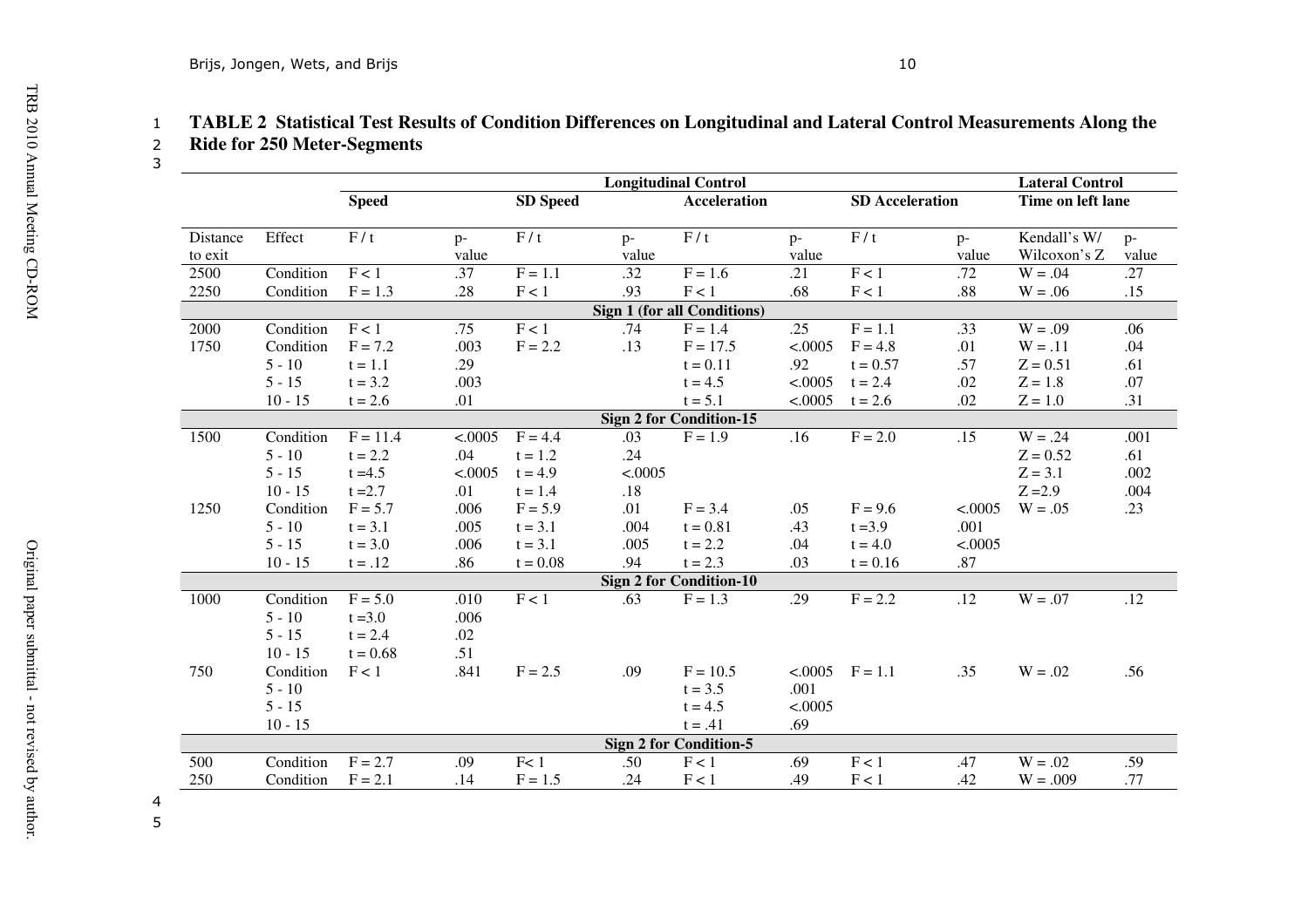|  | TABLE 3 Means of Each of the Longitudinal and Lateral Control Measurements Along the Ride, for 250 Meter-Segments |  |
|--|-------------------------------------------------------------------------------------------------------------------|--|
|--|-------------------------------------------------------------------------------------------------------------------|--|

|                     |                             |       |       |                              |     |     | <b>Longitudinal Control</b> |                                |         |                                     |      |      | <b>Lateral Control</b>         |      |      |                                  |      |      |
|---------------------|-----------------------------|-------|-------|------------------------------|-----|-----|-----------------------------|--------------------------------|---------|-------------------------------------|------|------|--------------------------------|------|------|----------------------------------|------|------|
|                     | <b>Speed</b><br>Condition   |       |       | <b>SD</b> Speed<br>Condition |     |     | Acceleration<br>Condition   |                                |         | <b>SD</b> Acceleration<br>Condition |      |      | Time on left lane<br>Condition |      |      | <b>Number of lane</b><br>changes |      |      |
|                     |                             |       |       |                              |     |     |                             |                                |         |                                     |      |      |                                |      |      | Condition                        |      |      |
| Distance<br>to exit | 5                           | 10    | 15    | 5.                           | 10  | 15  | 5.                          | 10                             | 15      | 5                                   | 10   | 15   | 5.                             | 10   | 15   | 5                                | 10   | 15   |
| 2500                | 110.7                       | 110.7 | 14.6  | 2.8                          | 3.9 | 2.4 | 0.11                        | $-0.65$                        | $-0.24$ | 1.16                                | 1.47 | .38  | 69.4                           | 50.8 | 62.5 | 0.17                             | 0.17 | 0.23 |
| 2250                | 105.9                       | 100.9 | 107.4 | 3.6                          | 3.9 | 3.2 | $-0.62$                     | $-0.36$                        | $-0.64$ | l.30                                | 1.17 | 1.11 | 66.1                           | 35.8 | 52.2 | 0.07                             | 0.17 | 0.07 |
|                     | Sign 1 (for all conditions) |       |       |                              |     |     |                             |                                |         |                                     |      |      |                                |      |      |                                  |      |      |
| 2000                | 104.8                       | 102.7 | 105.0 | 3.5                          | 3.3 | 3.0 | 0.73                        | 1.00                           | 0.46    | 1.22                                | 0.97 | 1.05 | 61.0                           | 37.2 | 55.8 | 0.27                             | 0.23 | 0.10 |
| 1750                | 111.7                       | 109.0 | 100.5 | 3.0                          | 2.8 | 4.3 | 1.09                        | 1.12                           | $-0.74$ | 0.97                                | 0.87 | 1.80 | 65.0                           | 58.5 | 50.3 | 0.13                             | 0.27 | 0.23 |
|                     |                             |       |       |                              |     |     |                             | <b>Sign 2 for Condition-15</b> |         |                                     |      |      |                                |      |      |                                  |      |      |
| 1500                | 115.4                       | 108.1 | 98.8  | 1.9                          | 3.9 | 4.3 | 0.33                        | $-0.27$                        | 0.49    | 0.87                                | 1.45 | 1.50 | 73.7                           | 64.7 | 36.4 | 0.17                             | 0.23 | 0.37 |
| 1250                | 112.6                       | 99.8  | 100.6 | 1.7                          | 3.9 | 3.9 | $-0.19$                     | $-0.54$                        | 0.52    | 0.71                                | 1.66 | 1.72 | 66.2                           | 56.1 | 46.8 | 0.17                             | 0.07 | 0.17 |
|                     |                             |       |       |                              |     |     |                             | Sign 2 for Condition-10        |         |                                     |      |      |                                |      |      |                                  |      |      |
| 1000                | 107.2                       | 96.6  | 99.1  | 3.3                          | 3.8 | 3.6 | $-0.63$                     | $-0.09$                        | $-0.56$ | 1.17                                | 1.25 | 1.58 | 61.1                           | 44.7 | 41.9 | 0.13                             | 0.27 | 0.23 |
| 750                 | 98.5                        | 96.7  | 97.0  | 3.7                          | 3.4 | 2.4 | $-1.04$                     | 0.19                           | 0.33    | 1.32                                | 1.31 | 1.04 | 40.9                           | 31.3 | 37.1 | 0.13                             | 0.23 | 0.13 |
|                     |                             |       |       |                              |     |     |                             | Sign 2 for Condition-5         |         |                                     |      |      |                                |      |      |                                  |      |      |
| 500                 | 90.4                        | 95.3  | 98.4  | 4.6                          | 3.9 | 3.9 | $-0.60$                     | $-0.32$                        | $-0.28$ | 1.87                                | 1.84 | 1.47 | 27.9                           | 25.3 | 40.0 | 0.27                             | 0.07 | 0.13 |
| 250                 | 82.5                        | 88.8  | 88.1  | 6.8                          | 4.5 | 5.1 | $-0.62$                     | $-0.86$                        | $-1.12$ | 2.34                                | 1.72 | 1.80 | 21.4                           | 16.2 | 24.6 | 0.20                             | 0.13 | 0.17 |

3  $\overline{4}$ 

4 NOTE Distance to exit: values represent the start (meters from exit) of 250 meter-segments; mean values are calculated for 250 meter-segments 5 Statistical significant condition differences are indicated in bold 6

7

TRB 2010 Annual Meeting CD-ROM

TRB 2010 Annual Meeting CD-ROM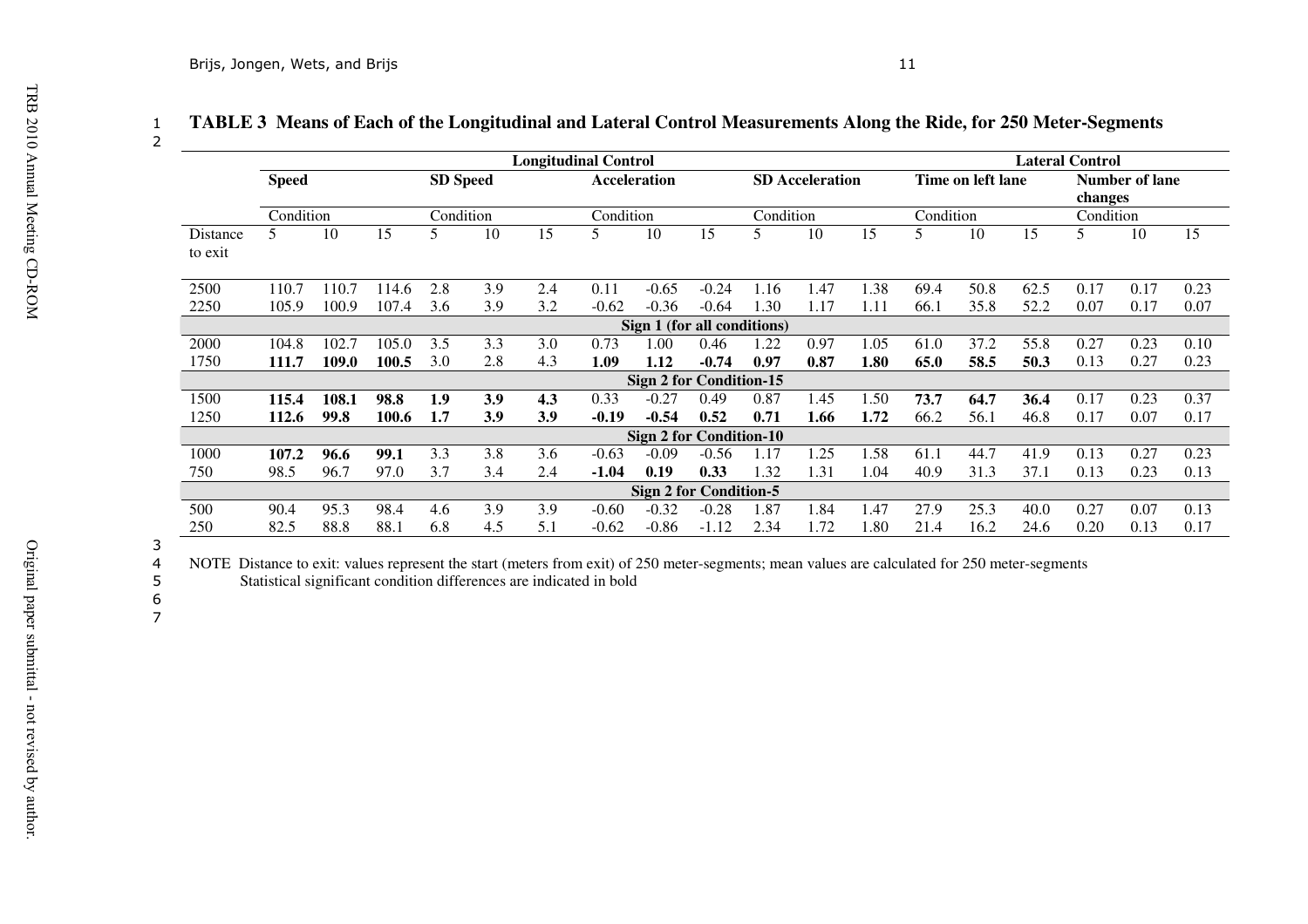For the first sign, following our expectations, there were no differences between the three conditions, as reflected by the absence of main effects of Condition or interactions between Condition and Pre-Post measurement for any of the driving parameters. The results showed deceleration of speed when the first sign was approached that differed significantly from speed acceleration after passing the sign, as reflected by a main Pre-Post measurement effect on acceleration.

In sum, the first (announcement) sign had an effect on longitudinal control (i.e. deceleration followed by acceleration) that was similar for the three conditions. The absence of any differences between the three conditions in response to the first sign serves as support for the reliability of our results as these signs were similar for all three conditions and therefore no differences were expected.

For the second sign, there were effects on longitudinal control measurements of speed and acceleration, and lateral control measurements of lane switches and time on the left lane, which will be described more in detail now. The pre-post difference in speed was largest for the 5-condition and decreased in the conditions where the second sign was presented earlier during the route; in the 10-condition, and even more in the 15-condition. Although the interaction 17 between Condition and Pre-Post measurement was only marginally significant ( $p = .07$ ), the linear pattern of speed decrease between the three conditions was confirmed by a significant 19 linear interaction contrast  $(F(1, 29) = 5.5, p = .03)$  in the absence of a quadratic interaction 20 contrast  $(F(1, 29) < 1, p = .53)$ . Posthoc comparisons showed a significant decrease in speed 21 only in the 5-condition  $(t(29) = 3.8, p = .001; 10$ -condition:  $t(29) = 1.3, p = .19; 15$ -condition:  $22 \text{ t}(29) = .81$ ,  $p = .42$ ), no differences in speed between the three conditions on the pre-23 measurement  $(F(2, 58) < 1, p = .83)$ , and a marginally significant difference on the post-24 measurement  $(F(2, 58) = 3.1, p = .06)$ . Similar to the first sign, there was a pattern of longitudinal deceleration when the sign was approached, followed by a decrease of deceleration after passing the sign. This decrease of deceleration resulted in post-measurement acceleration only in the 15-condition, probably due to the larger distance between the second sign and the exit in this condition relative to the other two conditions. The size of the decrease of deceleration was similar in each condition, as reflected by a main Pre-Post measurement effect on acceleration in the absence of an interaction with Condition. In addition to this Pre-Post decrease of deceleration in every condition, the SD of acceleration in the 10-condition and the 15- condition decreased whereas it increased in the 5-condition, leading to an interaction between Condition and Pre-Post measurement. This pattern indicates that the smoothness in terms of acceleration or deceleration increased in the 10-condition and the 15-condition, whereas it decreased in the 5-condition when passing the second sign. However, posthoc comparisons 36 showed no difference in SD between the three conditions for the pre-measurement  $(F(2, 58) < 1,$  p = .37) or post-measurement (F(2, 58) = 1.3, p = .29), and more important, there were no 38 significant changes within any of the conditions  $(5: t(29) = 1.6, p = .11; 10: t(29) = 1.6, p = .12;$ 39 15:  $t(29) = .97$ ,  $p = .34$ ).

Regarding lateral control, in response to the second sign there was an increase in lane switches to the right lane that was similar in the three conditions, as reflected by a main Pre-Post measurement effect but no interaction between Condition and Pre-Post measurement for the parameters of lane switches and time spend on the left lane. A third lateral measure that was examined was the distance before the exit when the last lane switch to the right was made. Only 45 drivers that made at least one lane switch were included in this analysis ( $n = 25$ ). Although the pattern of means followed our expectation that on average drivers moved to the right lane sooner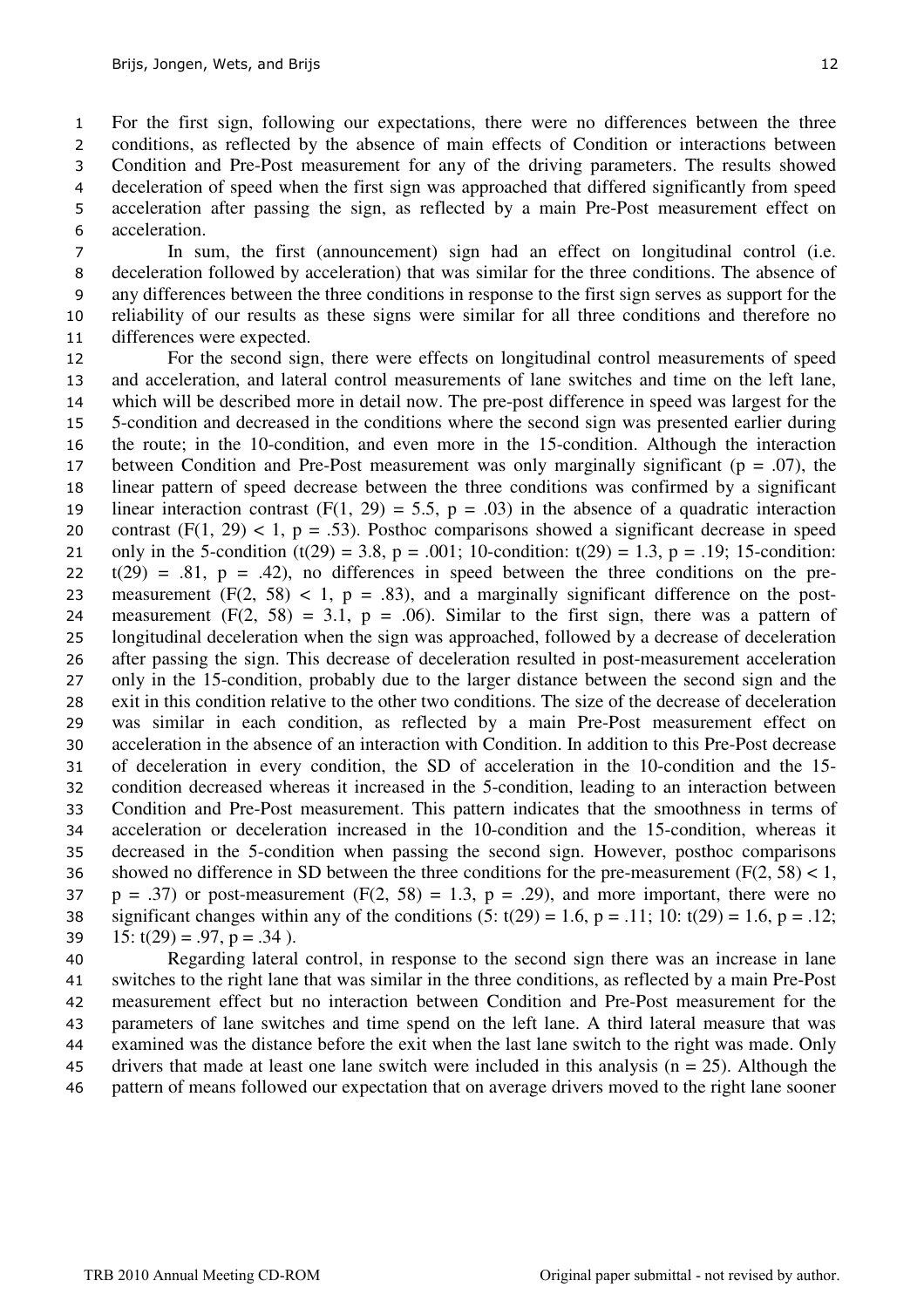when the second (instruction) sign was presented earlier during the ride (5: 606 meters, 10: 725 meters, 15: 848 meters), there was no significant difference between the three conditions (F(2,  $3 \quad 48 = 1.2, p = .32$ .

In sum, the second (instruction) sign had an effect on longitudinal control (i.e. speed reduction, deceleration followed by decreased deceleration) as well as lateral control (i.e. increased number of lane switches to the right lane). The effect on speed and the SD of acceleration differed depending on the instructed distance between the sign and the exit. That is, the relatively late warning for drivers that they were approaching the exit in the 5-condition resulted in a larger speed decrease relative to the other two conditions and in an increase of the SD of acceleration rather than a decrease, suggesting a more abrupt speed decrease.

As can be derived from Tables 2 and 3, there were no significant differences between the three conditions between 2500 and 1750 meters before the exit, when the first (announcement) sign was being approached and passed. This serves as support for the reliability of our results as these signs were similar in the three conditions and therefore no differences were expected. In addition, there were no condition differences during the last 500 meters before the exit. Although these 500 meters contained the 250 meter segment immediately after passing the second sign in the 5-condition, these 500 meters moreover represented the approach of the exit similar for every condition which can explain the absence of any condition differences. In general, following our expectations, condition differences occurred around those distances when the second (instruction) signs were presented. These condition differences will now be described in more detail.

Between 1750 and 1500 meters, in approaching the second sign in the 15-condition, there was a difference between the 15-condition on the one hand and the other two conditions on the other hand, on longitudinal measures of speed, acceleration, and the standard deviation of acceleration as well as on the lateral measure of time on the left/right lane. More specifically, in the 15-condition speed was lower, there was a deceleration (versus an acceleration in the other two conditions), and the SD of deceleration was higher relative to the other two conditions. In 28 addition, time on the left lane was lower in the 15-condition than in the 5-condition ( $p = .07$ ), with the 10-condition in between.

Between 1500 and 1250 meters, immediately after passing the second sign in the 15- condition, speed in the 15-condition was lower and the SD of speed was higher than in the 5- condition, with the 10-condition in between. In addition, time on the left lane was still lower in the 15-condition than in the 5-condition and the 10-condition.

In sum, these changes in driving behavior for the 15-condition relative to the other two conditions between 1750 and 1250 meters before the exit are in line with the occurrence of an additional event (i.e. instruction sign) only in this condition.

Between 1250 and 1000 meters, in approaching the second sign in the 10-condition, there were condition differences only for longitudinal parameters. That is, speed was lower in the 10- condition than in the other two conditions. Interestingly, the SD of both speed and the longitudinal acceleration were lowest in the 5-condition which suggests that the smoothness of speed and acceleration control was highest in this condition. The absence of any additional instruction sign after drivers passed the announcement sign only in the 5-condition seems responsible for this relative increased smoothness of control. That is, leaving drivers "without disturbance" for a longer time apparently can lead to a more balanced state of driving. Finally, speed acceleration in the 15-condition was higher than in the other two conditions which can be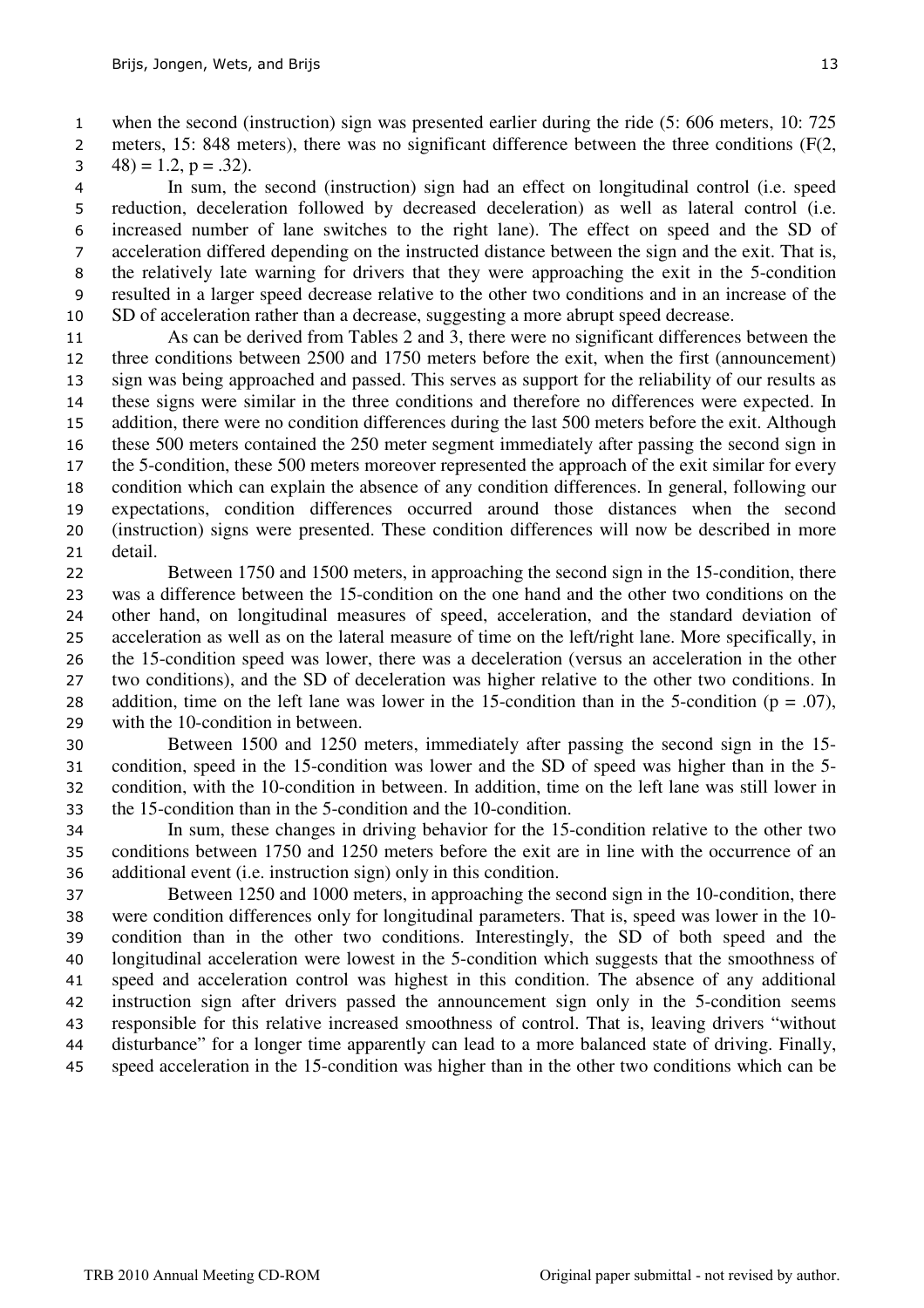explained from the second sign at the start of the previous segment instructing drivers that they were far enough away still from the exit, thus allowing acceleration.

Between 1000 and 750 meters, immediately after passing the second sign in the 10- condition, speed in the 5-condition was significantly higher than in the 10-condition and the 15- condition. Again, this probably directly results from the absence of additional instruction up to this point in the 5-condition.

In sum, the changes in driving behavior between 1250 and 750 meters again occurred in response to the second sign that was passed, now in the 10-condition, as well as to the second sign passed earlier, in the 15-condition, relative to the other two conditions. In addition, the lack of an instruction sign also had an effect on driving behavior, in the 5-condition relative to the other two conditions.

Finally, between 750 and 500 meters before the exit, driving behavior was affected by the approaching of the second sign in the 5-condition, as there was a strong deceleration in the 5- condition that differed significantly from an acceleration in the 10-condition and the 15- condition. This is in line with the earlier noted increased speed in this condition resulting from lack of instruction.

## **7 DISCUSSION**

The system of sequential advanced guide signing studied here confronts the driver with a series of three consecutive signs with the first two aimed at preparing the driver's behavior to the problem situation at hand. The first *announcement* sign, located at 2km ahead of the target exit in each of the three conditions serves to raise awareness, not to induce immediate behavioral changes in the driver. In line with this, only the way in which subjects handled speed was affected: in approaching the sign, they slightly decelerated while they accelerated again once passed by. Possibly, deceleration was due to the instruction of subjects to read the signs, requiring them to slow down when the sign came in sight.

The second *instruction* sign, located at 500m, 1000m, or 1500m ahead of the target exit, depending on condition, is the key-stimulus in terms of having the driver adapt his vehicle movements to the upcoming situation in a safe and smooth manner. Indeed, this sign functioned as an action trigger. Firstly, it influenced longitudinal control as speed and the degree of deceleration decreased after passing the sign relative to the approach of it. Secondly, it influenced lateral control as the number of switches to the right lane increased after passing the sign relative to the approach of it .

Interestingly, the effect on mean speed and the SD of acceleration/deceleration differed in function of the instruction sign's longitudinal location. That is, the relatively late warning for drivers that they were approaching the exit in the 5-condition resulted in a larger speed decrease relative to the other two conditions, and in an increase of the SD of deceleration rather than a decrease, suggesting a more abrupt speed decrease.

By synchronizing each of the ten within-condition test drive segments across the three conditions and going through the three synchronized test drives chronologically, we were able to determine that driving behavior between conditions differed for the first time at a distance of 1750 to 1250 meters before the exit. More in detail, the 15-condition deviated from the 10 and 5- conditions with lower speed, higher SD of deceleration and decreased time on the left lane. This can be explained by the second (instruction) sign presented at this location already only in the 15-condition, whereas it was presented at a further location in the 5 and 10-condition.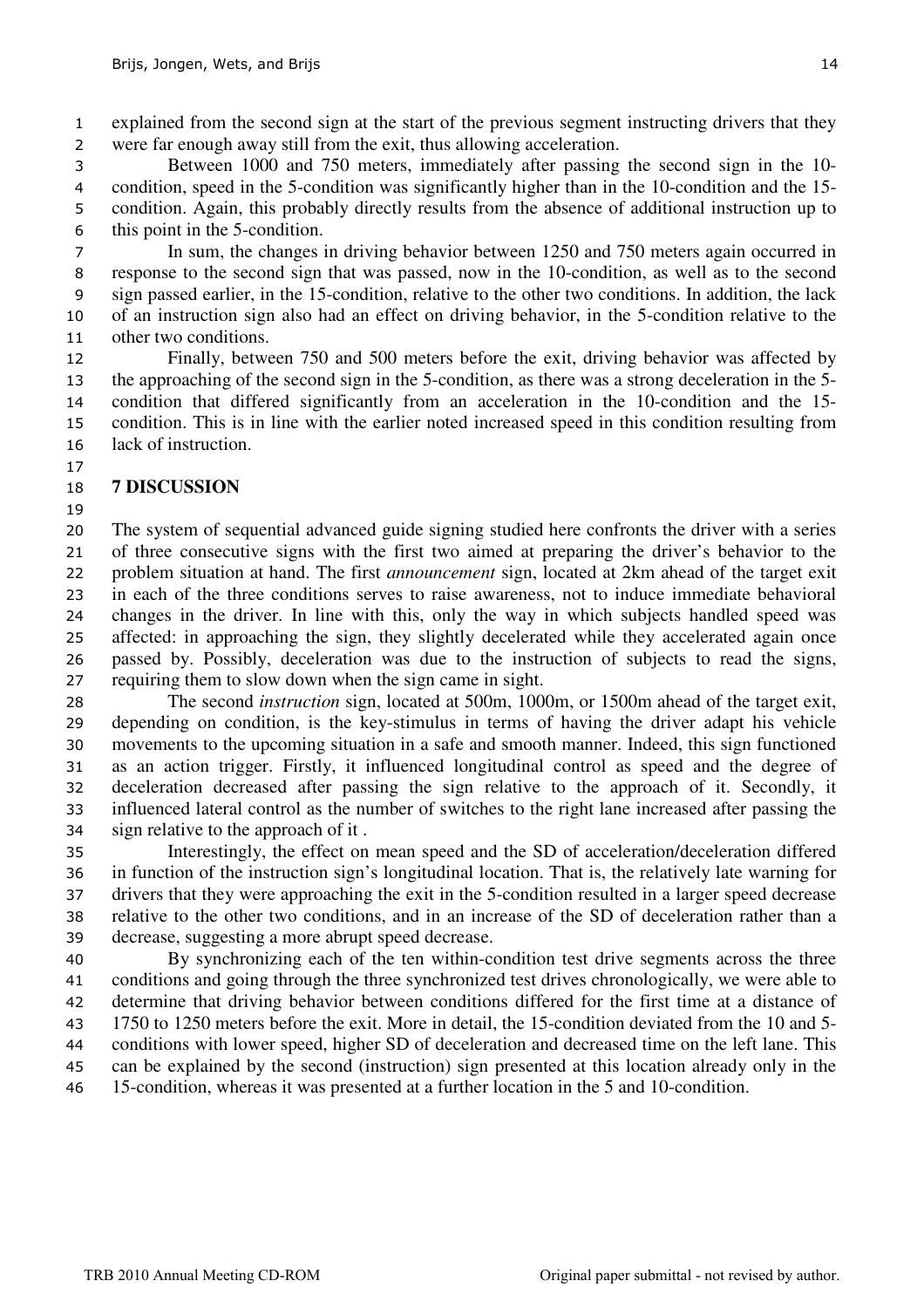At a distance of 1250 to 750 meters ahead of the exit, between-condition driving behavior manifests a second series of differences with the most notorious ones being lower speed in the 10-condition vs. the 15 and 5-conditions, higher speed acceleration in the 15-condition vs. the 5 and 10-conditions and lower SD of both speed and acceleration in the 5-condition vs. the 10 and 15-conditions. The second (instruction) sign was presented at this location in the 10-condition which explains speed decrease in this condition. Speed acceleration in the 15-condition can be explained by the fact that the instruction sign passed in the previous section indicated that drivers were still far enough away from the exit. We assume the steadiness of mean speed and acceleration reflected by the lower SD in the 5-condition are due to the absence of any instruction sign, inducing an undisturbed driving style.

A final difference in driver behavior between conditions occurred between 750 and 500 meters before the exit. Here, drivers in the 5-condition showed a significantly stronger deceleration than in the 10 and 15-conditions, probably due to the second (instruction) sign that is presented then to these drivers.

# **8 CONCLUSION AND RECOMMENDATIONS**

Three research questions were formulated at the beginning of the paper. As for the first question, the first *announcement* sign only affected longitudinal acceleration, which is in line with its function to raise driver's awareness. The second *instruction* sign had an effect on longitudinal (i.e., mean speed and SD for acceleration/deceleration) as well as lateral (i.e., number of lane switches to the right) driver behavior, which is in line with its function to influence the driver's vehicle conduct.

For the second research question, the instruction sign's effect on the drivers' vehicle maneuvering indeed varied in function of the sign's longitudinal distance from the target exit. Longitudinally, the largest and most abrupt speed decrease was found in the 5-condition. Laterally, the last switch to the right lane varied in function of the instruction sign's distance from the exit (i.e., 5-condition: 606 meters, 10-condition: 725 meters, 15-condition: 848 meters).

With respect to the third research question, we established how between-condition driver behavior differed and evolved along the test-ride with most prominent changes occurring at 1750-1250 meters before the exit for the 15-condition, at 1250-750 meters before the exit for the 10-condition and at 750-500 meters before the exit for the 5-condition, corresponding exactly with the location of the second (instruction) sign in each of the conditions.

Placing the instruction sign at 1500 meters away from the exit, makes the driver adjust both longitudinal and lateral management of the vehicle earlier than in the two other conditions. Since this avoids last-minute movements and speed adaptations it is often regarded safer and most recommendable. However, not everybody agrees on this. Finley et al. (*11*) for instance, suggest that it might be better both in terms of safety and traffic flow to access the right lane later, farther upstream.

Based on our results it can be concluded that locating the instruction sign at 500 meters before the target exit is not an advisable option since it induces an undisturbed driving style with too abrupt changes in the driver's longitudinal control of the vehicle just in front of the exit. When the instruction sign was located at 1000 meters away from the exit, adaptation of the driver's control over the vehicle showed no abrupt changes, evolved in a rather smooth manner, and resulted in a last switch to the right lane at a mean distance of 725 meters away from the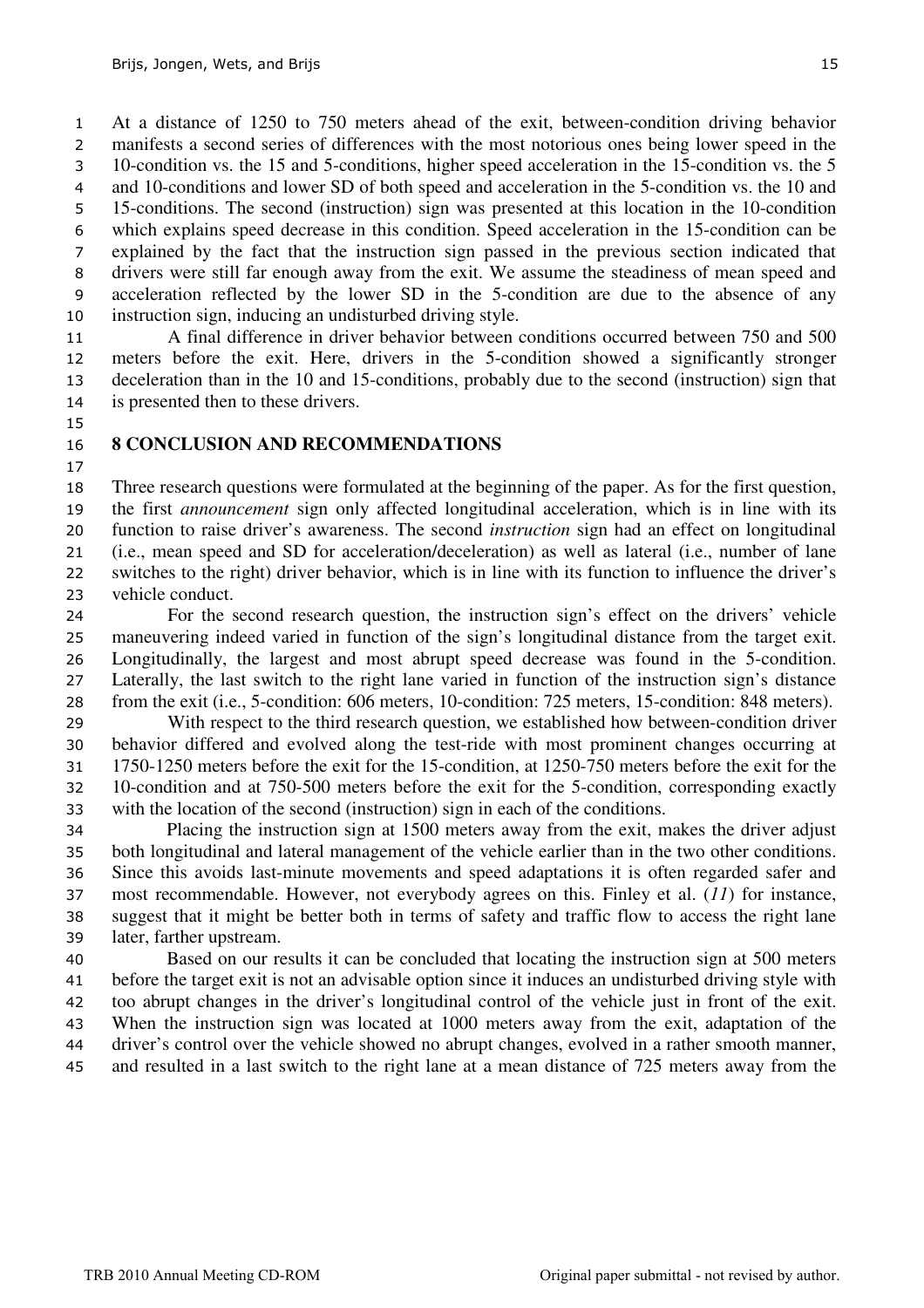exit. Therefore, in terms of Finley et al., 1000 meters before the exit appears to be the closest location that still induces safe driver behavior, which makes this the most optimal solution.

**9 ACKNOWLEDGEMENTS** 

Part of this research was funded by the European Regional Development Fund (ERDF). The authors thank Dirk Roox for technical assistance and Nele Meex for helping collect data.

### **10 REFERENCES**

- (1) Dutta, A., R. Carpenter, D.A. Noyce, S.A. Duffy, and D.L. Fisher. Drivers' Understanding of Overhead Freeway Exit Guide Signs: Evaluation of Alternatives with an Advanced Fixed-Based Driving Simulator. In *Transportation Research Record: Journal of the Transportation Research Board*, No 1803, Transportation Research Board of the National Academies, Washington, D.C., 2002, pp. 102-109.
- (2) Mattox III, J.H., W.A. Sarasua, J.H. Ogle, R.T. Eckenrode, and A. Dunning. Development and Evaluation of Speed-Activated Sign to Reduce Speeds in Work Zones. In *Transportation Research Record: Journal of the Transportation Research Board*, No 2015, Transportation Research Board of the National Academies, Washington, D.C., 2007, pp. 3- 21 11.
- (3) Ullman, G.L. Special Flashing Warning Lights for Construction, Maintenance, and Service Vehicles: Are Amber Beacons Always Enough?. In *Transportation Research Record: Journal of the Transportation Research Board*, No 1715, Transportation Research Board of the National Academies, Washington, D.C., 2000, pp. 43-50.
- (4) Fisher, D.L., J. Upchurch, A. Pradhan, H. Mehranian, and M. Romoser. Signing Two-Lane Freeway Exits with an Option Through Lane in Extreme Conditions. In *Transportation Research Record: Journal of the Transportation Research Board*, No 1899, Transportation Research Board of the National Academies, Washington, D.C., 2004, pp. 35-43.
- (5) Upchurch, J., D.L. Fisher, and B. Waraich. Guide Signing for Two-Lane Exits with an Option Lane: Evaluation of Human Factors. In *Transportation Research Record: Journal of the Transportation Research Board*, No 1918, Transportation Research Board of the National Academies, Washington, D.C., 2005, pp. 35-45.
- (6) Neale, V.L., S.C. Brich, and R.L. Anders. Fluorescent Sign Colors for Incident Management Trailblazing: Evaluation of Assignments in *Manual on Uniform Traffic Control Devices*. In *Transportation Research Record: Journal of the Transportation Research Board*, No 1801, Transportation Research Board of the National Academies, Washington, D.C., 2002, pp. 1-8.
- 
- (7) Crundall, D., and G. Underwood. The Priming Function of Road Signs. *Transportation Research Part F*, Vol. 4, 2001, pp. 187-200.
-